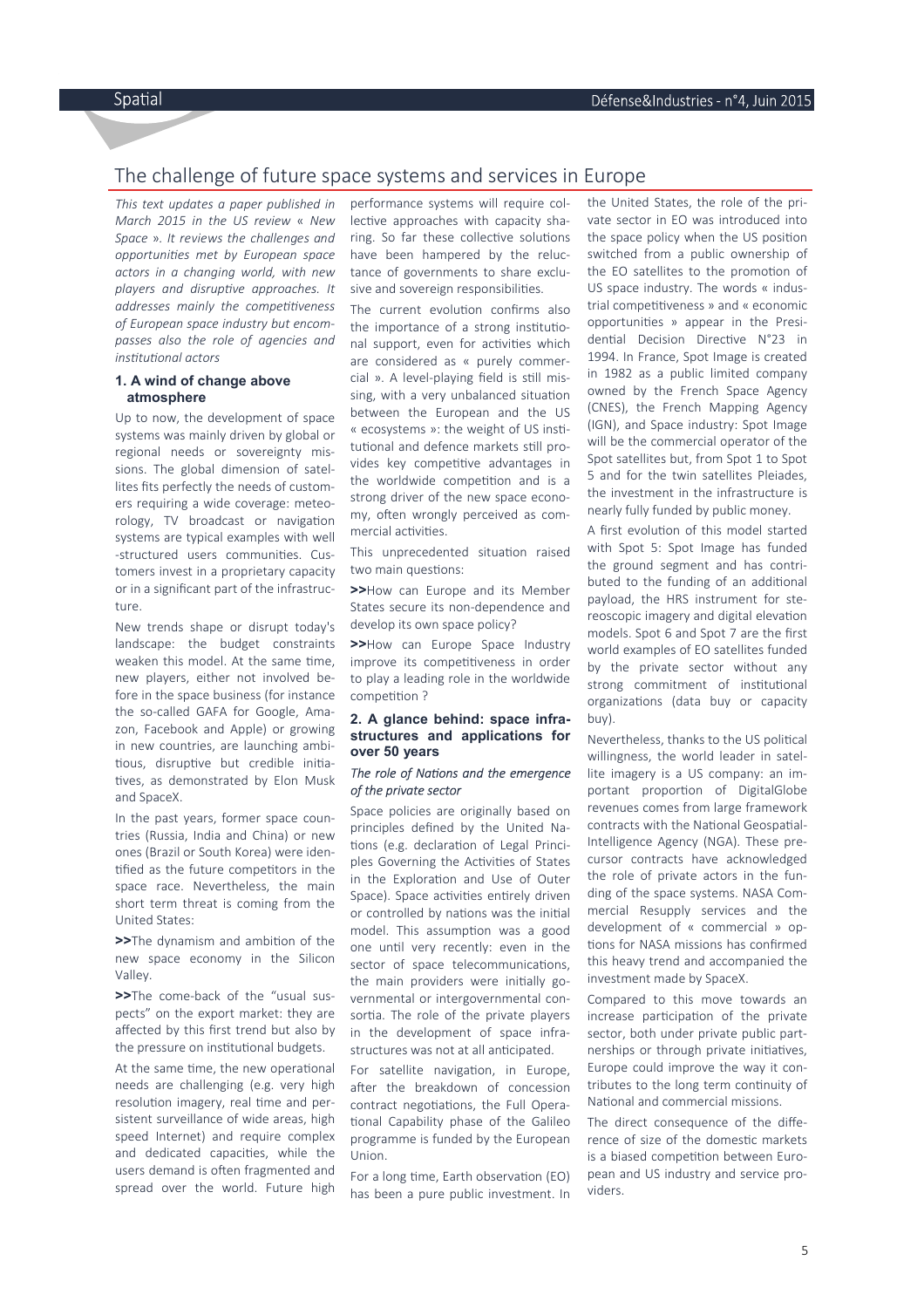### *Space: from global needs to a more fragmented demand*

Up to now, for the space applications domain, the development of space systems has been mainly driven by sovereignty missions, global or regional needs or scientific research. Space technologies have been exploited for defence use for many years. Until recently, these military systems were implemented through dedicated, proprietary and mainly national missions.

Requiring a global or regional coverage, meteorology, operational oceanography, TV broadcast or Global Naviga tion Systems are other good examples in the civil domain. In those domains, the communities of users are also well structured. They are ready to share the investment in a large system and committed to ensure the continuity of the infrastructure. The best example is the meteorology, with, the creation of Eumetsat, in the frame of the World Weather Watch.

#### **3. Looking to the future: new challenges to ensure the growth of space sector**

### *Market trends and main challenges of space for the next ten years*

With Spoutnik and Gagarin, Cold War fosters the development of the first space systems. Today, space activities face new challenges. Four main trends shape this new landscape:

**>>**The budgetary constraints affecting many countries weaken the « old model ».

**>>**The international competition is increasing, not only between the usual champions but also against new comers, more and more active on their own market and on the export market.

**>>**The emergence of the so-called « new space », not always so commercial as claimed.

**>>**New operational needs are challenging (e.g. real time surveillance of wide areas or very high resolution) and require dedicated capacities, while the users demand is fragmented and • spread over the world.

## *The end of the dream and new forces: economic constraints become more severe than Earth gravity*

Many institutional programmes face programmatic issues, delayed or difficult decision-making because of the budget constraints.

But these constraints can trigger opportunities, such as the development of service activities and innovative agreements such as the Public Private Partnerships (PPP). Skynet is a good example with the transition from proprietary solutions owned by the governments to framework service contracts.

### *Private and public: from impervious worlds to synergies*

In Europe, using the synergies between the institutional needs and the commercial markets is yet at a very emerging stage: the Spot 6 and Spot 7 satellites have been fully funded by Airbus Defence and Space, without any commitment on data buys or capacity buys by the main institutional customers.

Thus, the sustainability of the private initiatives in Europe is not guaranteed as European public users do not participate to the funding of these missions. This is a threat for the industry but also for the users of these capaci ties.

### *From global needs to fragmented demands and niche markets*

New operational needs are challenging (e.g. real time surveillance of wide areas) and require dedicated capaci ties, while the users demand is fragmented and spread over the world.

A typical example is the risk management domain and in particular the emergency response, with high-grade requirements not easily covered by the general purpose missions. The cost of investment in the infrastructure can't be justified without the aggregation of a wide users' demand. Another example is the monitoring of air traffic and shipping routes.

The market of space applications is thus facing a general challenge regarding future growth: cost-effective solutions can be developed and operated only if the user base is consolidated. Addressing these fragmented markets will likely be the main growth opportunity in the coming years, while usual domains are becoming renewal markets.

Building a new mind-set with a more collective approach remains obviously a major challenge, as demonstrated by the long way for the operational implementation of the Copernicus programme at European level. The acceptance of the « mutualisation » of needs, implying to put aside some very specific or local requirements, is a difficult exercise for users. Also for the providers of space infrastructures, used to work in a B2B or B2G context with a small number of large customers.

### **4. The evolution of the business models: new paths towards the critical mass**

### *End of play for business as usual*

Customers of space systems were able until now to buy legacy space infrastructures: a small number of industrial players work for a small number of customers at national or international level.

The « usual suspects » are mainly public organizations or large private operators: space agencies, communication operators, specialized organizations such as Eumetsat or NOAA, ministries of defence and, last but not least, the European Union.



and terrestrial solutions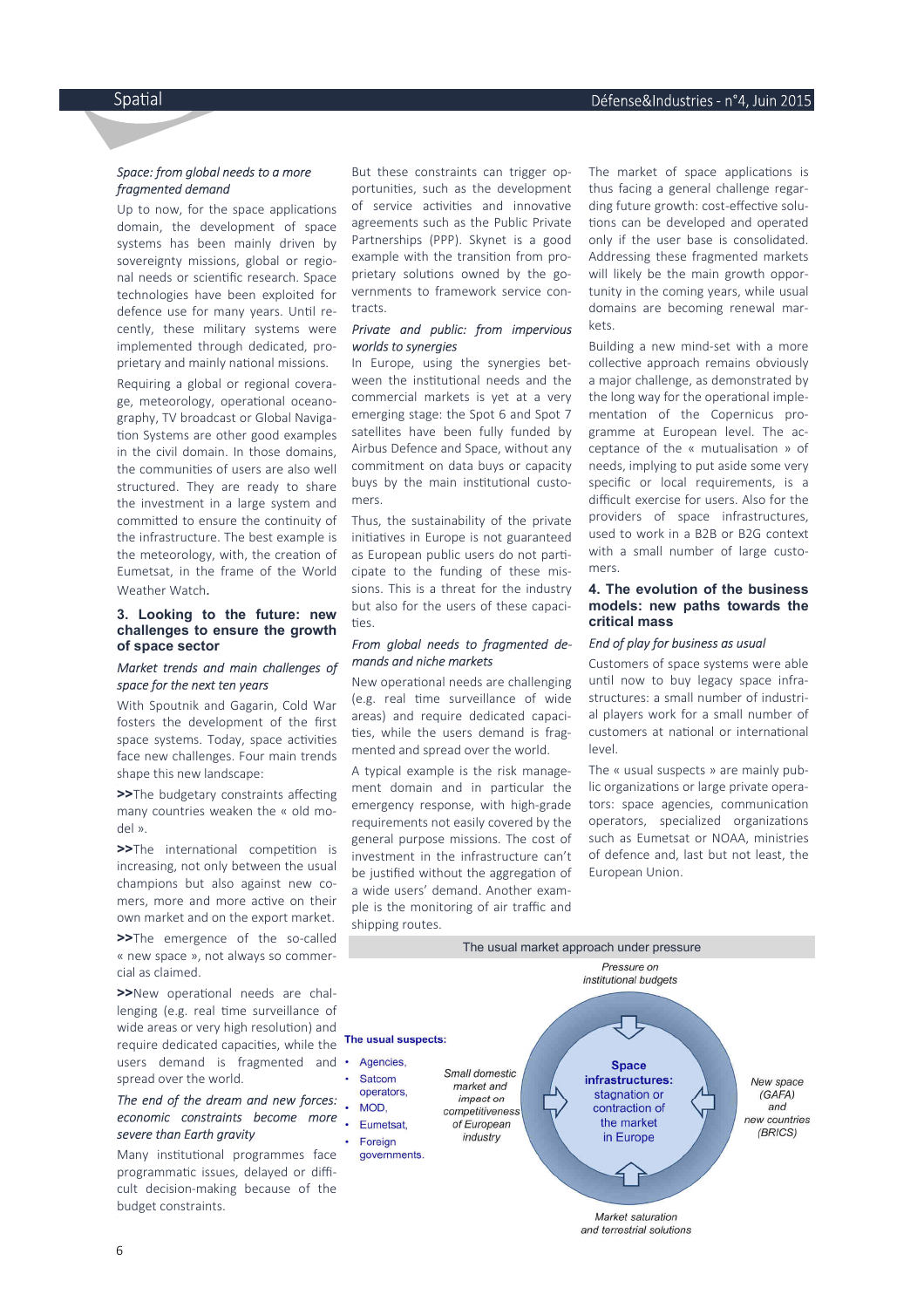7

Spatial

Common elements shape the family portrait: structured organizations, able to define harmonized or homogeneous requirements, with a high influence on product specification because they pay and a high level of awareness of space capabilities and internal expertise.

This market has reached maturity or even saturation. Its evolution, in the best case, is a « renewal » market. This trend to stagnation or even recession is fostered by the main reasons described above. Two additional explanations are the increasing reliability of satellite products (lifetime) and the number of competitors compared to the number of customers (pressure on prices).

#### *Space services: the new El Dorado?*

The development of services is the first answer to mitigate the stagnation of the traditional markets. It's also a key condition to secure the future funding and the continuity of space infrastructure in the case of systems paid with public money (e.g. Copernicus): policy makers want the proof of the societal benefits and impacts of the public investment.

Typical customers of services are specialized agencies (EEA, EMSA, etc.) and public institutions using space services for their own missions, value-added companies, local or regional authori ties, network operators.

The profile of these customers can be sketched as follows:

**>>**Fragmented communities of users.

**>>**Often ready to accept the service as specified by the provider.

**>>**With a low influence on product specification.

**>>**And only few awareness of space capabilities.

The growth opportunity has also its downside and the transition to this new model is complex:

**>>**The provider shall manage the fragmentation of the demand and cope with niche markets.

**>>**The business cases in Europe are fragile with few anchor tenancies or framework contracts.

**>>**The required skills and competencies are specific: profiles are different from those needed in the manufacturing industry.



The development of services raises a very specific question for the long term continuity of the satellite infrastructure. There are many options: participation of users to the cost of the infrastructure or free-rider model, capacity sharing, anchor tenancies, etc.

Often, interesting contractual models can't be implemented because of the existing procurement rules of governments and European institutions.

### *Public goods and the free-rider issue applied to space systems*

The so-called « free-rider » issue is often identified as the main risk affecting public goods: users can take advantage of public goods without contributing sufficiently to their creation.

The difficult decision-making related to the continuity of the space infrastructures, such as the Copernicus infrastructure, with its core components and the contributing missions, or the SPOT 5 family, are two good examples. Most of the existing services based on earth observation satellites take benefit of this « free-rider» position: the cost of the depreciation of the space segment is not included in the cost of operation. The major drawback is the fragility of the business model and the dependence on external decisions for the renewal of the main data sources. Furthermore, the risk of discontinuity is probably one of the reason for which operational users are not ready to rely on space services for their critical needs.

For public goods, the overall evalua tion of benefits and beneficiaries because indirect benefits are not included in the cost / benefits analysis: these benefits are not expressed in economic value. For instance what is the value of the reduction of diffuse pollution or reduction of  $N_2O$  emissions by enhanced agricultural practices enable by Earth observation satellites?

The « free-rider » model is a major risk in Earth Observation: for Copernicus, high resolution imagery is bought by institutional customers from European or non-European satellites, provided only that the image reseller is based in Europe. Innovative procurement schemes, compliant with the interna tional trade agreements, shall be defined, when national or commercial infrastructures are at stake. The overall coherence of the data policies shall be improved, balancing the interests of the users (free flow of information, low prices) and data owners (IPR protection, prices covering the full cost of operations and investments, continuity of investment).

### *PPP and PFI: new contractual models for the development of services and infrastructures*

Current space systems have quite low variable costs compared to the fixed costs. Designing, developing, integrating and launching a satellite (including insurance) and operating it for ten to fifteen years require a significant investment. Once in operation, the production represents a marginal cost. Different models may be used to support this investment:

**>>**Public funding: development and operations are paid with public money. The services are delivered to the users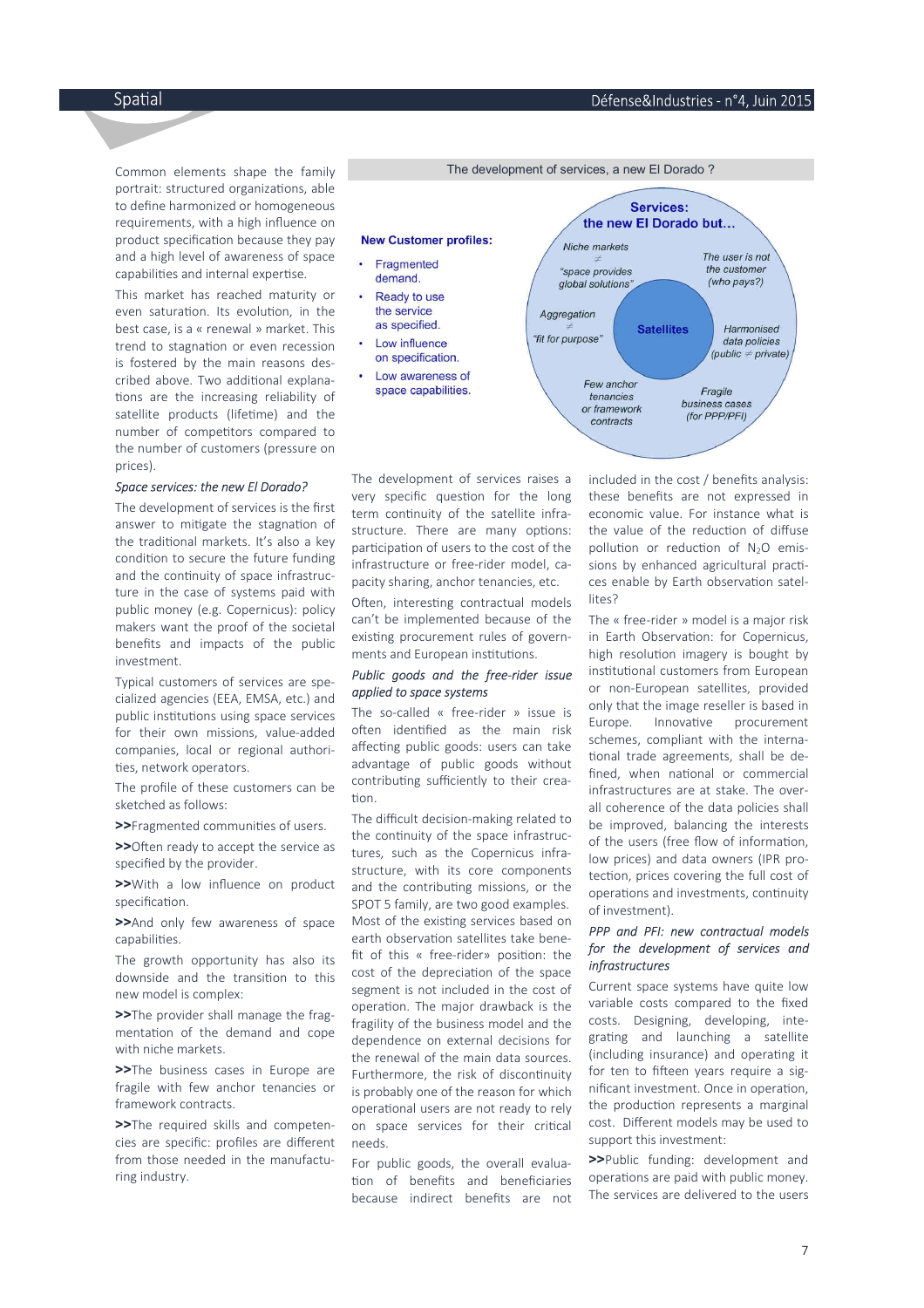free of charge or at marginal cost. The model is favorable to the users as it provides a flow of services at low cost. From industry point of view, this model benefit mainly to the satellite manufacturers. Even if actively promoted in Europe for Earth Observa tion, no tangible experience establishes a correlation between the free access to the space infrastructure and the commercial development of the service sector. Assessing the return on investment for the taxpayer is difficult, implying a full understanding of the value chain and the indirect or hidden benefits or beneficiaries. The European Global Navigation Satellite system, with Galileo and EGNOS, is a good example of a complex value chain.

**>>**Private funding: operators invest in legacy infrastructures in order to provide services to their customers. Except for the web actors working with a hybrid B2C-B2B model, the users pay the service at a market price. Cost of investment in space systems result in a rather small number of large players controlling the offer, close to a situa tion called « oligopoly » by economists. A key success condition is the existence of common rules in the access to market. The best example is the satellite communication market. Applying this model to the EO worldwide market is a challenge for the reasons explained before (distorted competition). The availability of affordable solutions for the access to space means that these private initiatives are at least partly subsidized, as the investment in launchers is mainly public.

**>>**Public-private partnership (PPP): this model seeks a balanced contribu tion of public and private money, as well as mutual benefits for the public users and private customers. There are many examples in Europe: highways, global utilities (water or electricity distribution) or terrestrial networks. For space projects, the Public Private Partnership model is often associated with the failure of the Galileo concession project in 2004-2007. The transfer of risks (technical challenges, market uncertainties and competition with the free GPS) is identified as the main cause. Skynet 5 program is a typical example of successful PPP.

### Innovative models for new space infra*structures*

Innovative solutions mean not only new technological developments but also new business approaches and schemes for new governances, ownership or cooperation schemes for the operation of future space infrastructures.

New potential customers can be global or regional actors, whose specific needs are not fully covered by service offers. Typical examples are oil and gas industry, the utilities and network operators, energy suppliers and… the usual suspects.

These new approaches can be twofold:

**>>**Evolution of the customer demand from services to new models: this applies for instance to customers having experienced service offers but looking now for high performance custommade solutions. Capacity brokers are typical examples.

**>>**Evolution of the customer demand from satellite infrastructure to new models: in this case, the new model is triggered by budget cuts or debt constraints.

These new models or the new space can also have a positive impact on the core business: improvement of process, standardization and modularity, systematic approach instead of caseby-case studies, etc. This evolution requires obviously a new paradigm, not only on the manufacturer side but also on the customer side: a new mindset (cooperation and multidisciplinary approaches) and new skills (with evolution from B2G to B2B and B2C).

### **5. European and international cooperation: a long way to the success**

#### Soft power and international coopera $fion$

Space remains a very strong symbol for all nations. Joining the club of space nations is a demonstration of power and influence with technological, financial, industrial and scientific capacities. Space also allows implementing diplomacy at large, fostering support to external actions, like development-aid, or common security policies (maritime surveillance, border control, etc.)

#### *Working together: not easy !*

Incentives for cooperation, as seen from third countries, are mainly linked to achieving goals that are technologically or financially out of reach for one country alone. Mutual interest shall be identified and evaluated in terms of benefits and areas of influence.

 Space contributes to the implementa tion and enhancement of mutual intergovernmental understanding, by providing sufficient political and diplomatic perspectives to be shared in the international environment. While the main usual drivers of any space policy are defined according to national interest priorities, affirmation of sovereignty and search for leadership, the unavoidable need for cooperation in space will have to go through many challenges.

When defence and security issues are at stake, the control of the dissemina tion of information is often quoted as a constraint impeding any synergies with the civilian domain. As a matter of fact, as potential users of the services are institutional users and have similar constraints on the control of the dissemination of the information, it should help to define a coordinated concept of operation with shared means. Emergency response and security missions are good candidates for the implementation of shared capacities: the raw Earth observation images are not often used in the final geoinformation product. Beyond the data policy and the protection of the rights of the image owners, this feature can help to manage the issue of confiden tiality of some satellites sources.

### *A lengthy but robust process*

The decision-making process for large international projects is always complex, in all domains. Except for science missions, the space domain is particularly difficult: so far collective solutions have been hampered by the reluctance of the governments to share exclusive and sovereign responsibili ties.

But, once decided, international initiatives are very robust, as demonstrated with the International Space Station. While having experienced many difficulties in national debates, the project won its resilience from deeply committed international engagements, relying on shared recognition of national benefits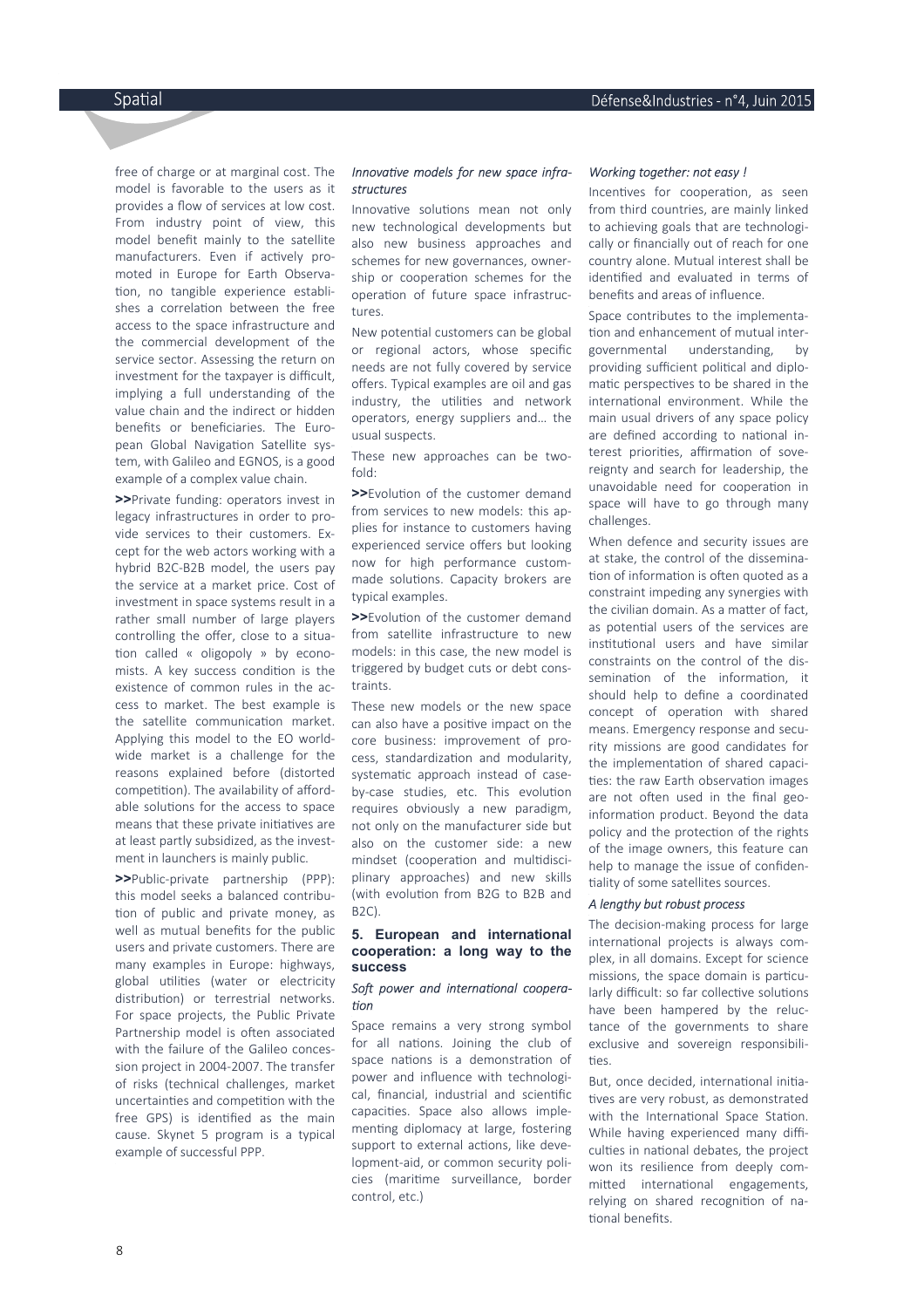Both the size and the complexity of such unique projects may sometimes act as incentives for nations looking for long term benefits in very diverse domains, well beyond the specific objec tive of the programme, provided the projects show a right balance between ambitions and affordability.

As already demonstrated for meteorology (with the cooperation between Eumetsat and NOAA on the Joint Polar System) and oceanography (with the Topex-Poseidon and Jason family), international cooperation plays a major role for some applications. The successful implementation of large capacities depends on the cooperation between two, three or more stakeholders and is always a lengthy process based on mutual trust.

### *A typical example: the security dimension of GMES / Copernicus*

The operational use of earth observation capacities in the security domain is one of the most promising but also most challenging developments which have been undertaken during the last five years at European level in the context of Copernicus/GMES (Global Monitoring for Environment and Security).

Beyond the R&D and pilot projects, the evolution towards operational systems is difficult. There are complex technical issues, for instance regarding the very high resolution and the responsiveness, but the key challenges are mainly related to the organization and governance of these systems, combining national assets such as Pleiades, Terrasar-X and Cosmo-Skymed with strong concerns on the control of the dissemination of the information.

From this point of view, there is a fundamental contradiction between the need for consolidation, mutualisation and capacity sharing and the fact that security is still considered as a sovereign missions and exclusive responsibility of the nations

## *A new governance of space systems:*  the right balance between national and *shared assets*

Defining the conditions for cooperation raises several issues:

**>>**Various management procedures at national level, ranging for example from military to commercial programmes with intermediate models

based on the dual-usage of some systems. This heterogeneity is reinforced by the existence of non-space systems providing complementary capabilities that must be taken into account when designing large systems (financial par ticipation, exchanges of data, access and control rights).

**>>**Different technical approaches that have direct impacts on governance, operational procedures and data policy. In particular, a key role given to the commercial operator in the management of a wide range of issues (sometimes usually dealt with at governmental levels) via adapted legal frameworks may require adapted mechanisms.

>>The operational environments and constraints, whether based on interna tional regulations or on national regulations and laws supported by specific governmental policies, may add to this global complexity.

Shared capacities will have to rely on a better mutual knowledge of national user communities. Also, by structuring and standardizing the demand, these initial cooperation agreement may pave the way for more collaborative and streamlined space systems, while making the best from existing systems at national level.

### **6. Private and public actors: how will be the new ecosystem?**

Prospective scenarios can help to understand the possible evolution of the space ecosystem in the future. Three extreme scenarios can be defined according to the criteria of ownership and control of the space systems:

Option 1: privatization of space.

Option 2: space remains under the control of nations or public bodies. The most complex systems are either owned at community level or based on shared capacities.

Option 3: the ownership is shared between the public and the private sectors.

#### *New space: the old good recipe of the Silicon Valley*

The « new space » trend appeared recently. New private actors are more and more active in the space ecosystem with two different profiles:

**>>**More and more start-ups and small and medium size enterprises (SME) are betting on the development of very small satellites, not only for technology testing and education but also for operational missions.

**>>**The big players of the Web sphere are increasingly interested by Space and able to invest massively, either: Elon Musk with Space X is the most famous example but Google and Facebook announced recently their own initiatives

**>>**The big players with a start-up spirit are the very impressive ones: a scalable business model able to impact more than one billion customers, aggressive and agile solution to lower or break the entry barriers of the targeted market. They have a huge cash capacity.

In June 2014, two major announcements were made by Google Inc.: an agreement to buy Skybox Imaging for \$500 million in cash and a second ini tiative to launch the World's largest constellation. In March 2014, Mark Zuckerberg confirmed that Facebook's Connectivity Lab was working on Free Space Optics, a form of infrared laser that transmits information via light. In April, SpaceX announced court Action to open Air force space Launch mission to competition. The most significant initiative is Oneweb with a massive constellation of several hundreds of small LEO satellites providing high speed connectivity.

Either from startups or major actors, these initiatives have common features. They are launched by private actors, even when supported by public money or public orders. Even if not based in California, they apply also the Silicon Valley recipe for success. They are always very fast and agile, proposing scalable systems and are convinced that their dream will become a reality.

The validity of the business plans is perhaps questionable, in particular when one has in mind the failures of the attempts to develop the first constellations of satellites (Iridium, Globastar, Teledesic, Celestri), but, as a matter of fact, the new entrepreneurs are able to raise funds and sign strategic partnerships.

### « *Don't be Evil* »*: the big brother company and an the priva za on of space*

At political level, the increasing influence of large private actors, up to some kind of monopolies for the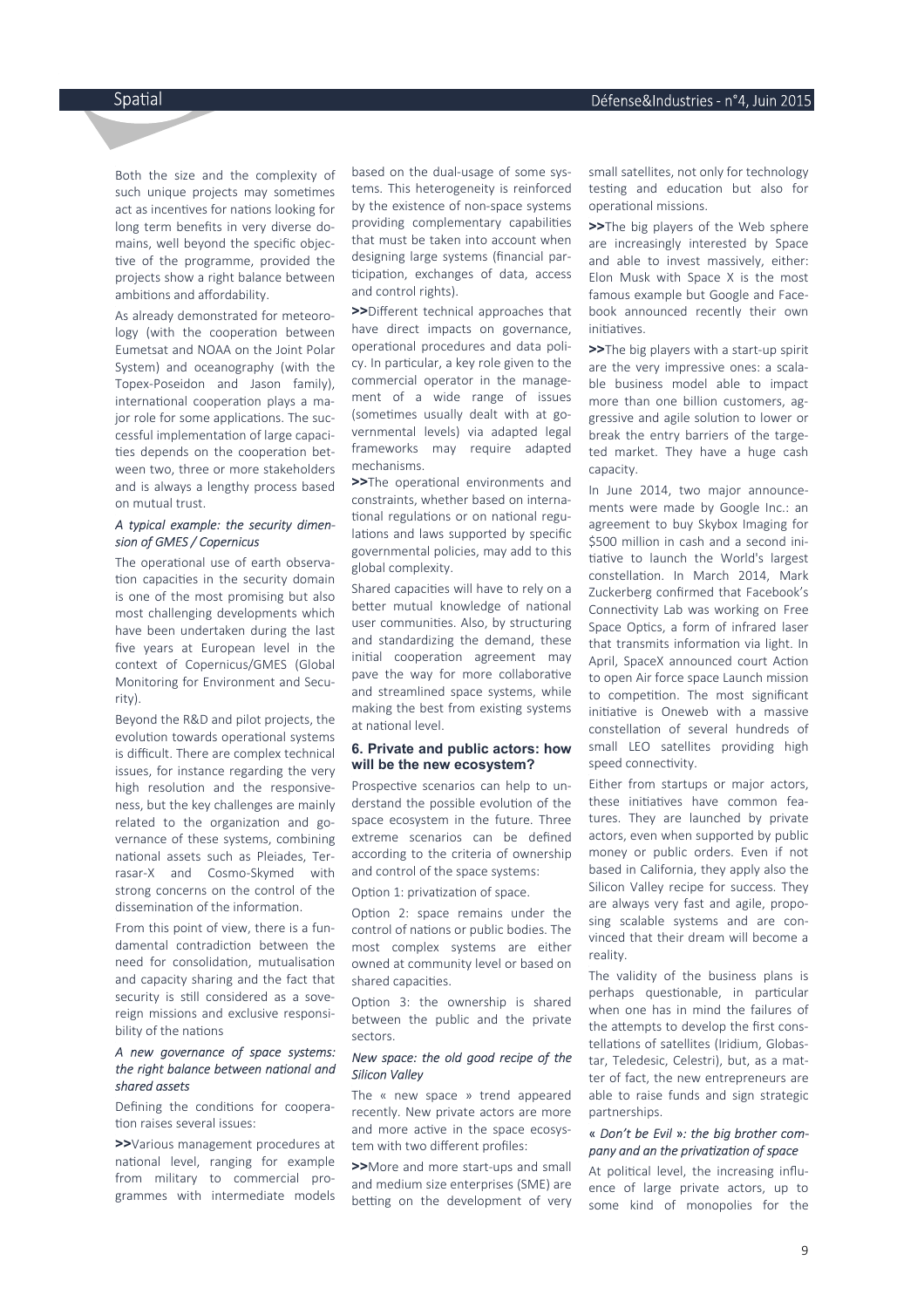control of the information chain and distribution networks, raises critical issues for the governments and states: if the recent global initiatives are actually implemented, privatization of space and vertical integration of the information chain by a limited number of dominant companies would mean a loss of control and a reduced role of governments and agencies. What are the benefits? What are the risks? Answering this question implies the analysis of a wide range of issues between the neutrality of Internet and the impact on these new schemes on democracy and goes well beyond the scope of this paper.

The vertical integration of the information industry would at least affect the network operators (space and ground) but will also drastically change the role of space industry (prime contractors and equipment suppliers) and the role of space agencies.

### *The public in the driver's seat: large complex infrastructures shared bet*ween nations or owned at community *level*

The second scenario is related to the large and complex space infrastructures with a regional or global coverage. Meeting the ambition or performance requirements of large systems, exceeds the capacity of a single country, can thus justify a collective approach with capacity sharing.

The adage  $\kappa$  full property = full control  $\ast$  can be replaced by innovative schemes offering a good balance between proprietary assets and collective assets. Beyond the budgetary issues, the main question is the agreement on the governance rules and the opera tional concept.

A first example is the Copernicus programme with both specific missions (the family of Sentinel satellites) and the contributing missions owned by the Member states or by private operators. One can highlight the complexity of finding an agreement for a security core service. A second similar example is the Tsunami Warning Systems (TWS) developed at regional level in the Indian and Pacific oceans regions.

A third hypothetical example is the case of future systems based on a single large space asset, such as the Geostationary Optical Observation System (GO3S) proposed by Airbus Defence and Space. GO3S is a new

persistent observation system, providing 14 hours per day of optical imagery, video capability, detection of moving targets, very fast response time (minutes) for near real time observation/monitoring.

### *An hybrid model: shared ownership between private and public actors*

 The typical example is the hosted payload model: a payload in orbit for a fraction of the price of a dedicated mission, even if this price is propor tionally higher. If a clever contractual arrangement overcomes the complexity of a multiplayer game, hosted payloads could become a serious design option for institutional or even military programs constrained by budgets.

For these systems, the business case raises some questions:

**>>**Coherence between the complexity of the decision-making and private investment rules, in the context of long lead time and complex R&D. schedule and timeframe.

**>>**Risk-sharing models between private and public actors.

A possible evolution of the hosted payload model is a disruptive solution called the « platform as a service ». The satellite platform becomes a commodity. In this new commercial model, all payloads are hosted on a shared platform or a constellation of satellites operated by the « platform operator », with several benefits (opportunity of shared investment, revenues from platform operation, etc.).

Not realistic? Not so sure... One can vet see unanticipated and fast evolutions, which would not have been possible a few years ago. A typical example in the security domain is CHIRP (Commercially Hosted Infrared Payload). Even if it was an experimental payload, the decision of the US government to build this early warning mission as a hosted payload on a commercial telecommunication satellite (SES-2 launched in September 2011) demonstrates a major change of the mindset. In a next future, this option could become a solution for the augmentation of capacity of the nominal systems.

### **7. The future of European space industry in a changing world**

Public investment, private initiatives, something in between… In a changing world, the future of space industry in Europe will depend on the extent to which public and private investments will coexist and mutually benefit from each other and on the capacity of the European industrial actors to take a seat in the « new space » economy.

Thanks to the support of space agencies, European industrial actors have proven their excellence on challenging scientific missions and their competitiveness in the worldwide market, even without a level-playing field. Recent success stories on the export market confirm the importance of a strong and sustainable institutional effort supporting the competitiveness of the space industry.

Making the best use of scarce financial resources requires an in-depth understanding of the private and public business models with policies and rules fostering these innovation schemes, as done today in the US. Many instruments and PPP schemes exist: anchor

High resolution imagery from geostationary orbit : concept for persistent Earth observation